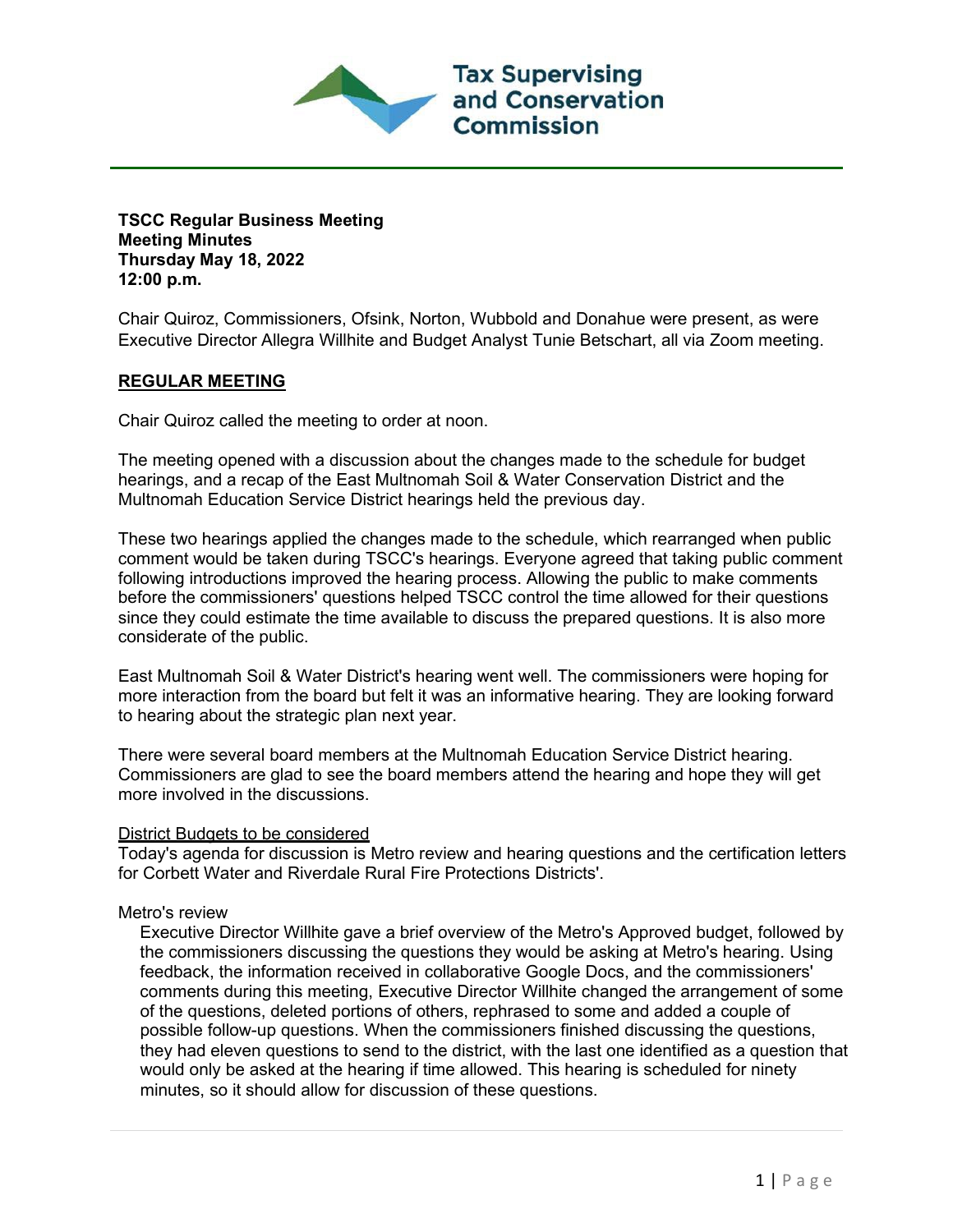

Executive Director Willhite will send the questions to Metro Staff tomorrow morning so their staff will have time to research and prepare responses for the hearings.

The commissioners will hold a hearing on Metro's Approved 2022-23 budget along with their governing board, staff and members of the public next week. This meeting will be held via Zoom at 12:30 p.m. Thursday, May 26.

## Corbett Water District's Review and Certification

Next, the commissioners discussed Corbett Water District's review. Ms. Betschart gave a brief overview of the budget, explaining that the district is experiencing a lot of staff turnover, including the District Manager and Office Manager. Many decisions, including preparing the Master Plan for the water district, will be created once the management position is filled. The Office Manager position has been filled, and she is working to familiarize herself with the office procedures and Local Budget Law.

Ms. Betschart explained that they did not ask for public comment when the district held the first budget committee meeting. The notice for the Public Meeting stated that public comment would be taken at the first budget committee meeting. Staff suggested including a recommendation in the certification letter to closely follow the schedule to ensure the opportunity for public comment is given as described in the public notice.

*Commissioner Norton moved to certify the FY 23 budget for Corbett Water Districts 2022-2023 Approved Budget to include the above recommendation. Commissioner Ofsink seconded the motion which carried with a unanimous vote.*

Riverdale Fire Protection District's Review and Certification of FY 23 Budget and Budget Process Then commissioners reviewed Riverdale Fire Protection District's Approved Budget. Executive Director gave a summary of the district's biennial budget stating they rely on property taxes to support operations. The voters have approved a series of local option levies in addition to the permanent levy. The district levies only twenty-five cents or half the approved levy, which will expire in 2024. The commissioners discussed this and decided to ask the district representatives more about the need for the local option levy when they hold the hearing to renew the levy. Executive Director Willhite said the Riverdale budget complied with local budget law and recommended the certification letter contain no recommendations or objections.

*Chair Quiroz moved to certify Riverdale Rural Fire Districts's 2022-2024 biennial budget with no recommendations or objections to the budget or the budget process. Commissioner Wubbold seconded the motions which carried with a unanimous vote.* 

Executive Director Willhite and Ms. Betschart left the meeting following the Regular Business Meeting. The commissioner convened via Zoom to discuss performance-based adjustments to Executive Director Willhite's salary.

Commissioner Ofsink provided the following addition to the meeting minutes.

The Commissioners weighed several factors, including our statutory maximum budget, this year's high inflation, and the excellent work that our new Executive Director has been doing to date.